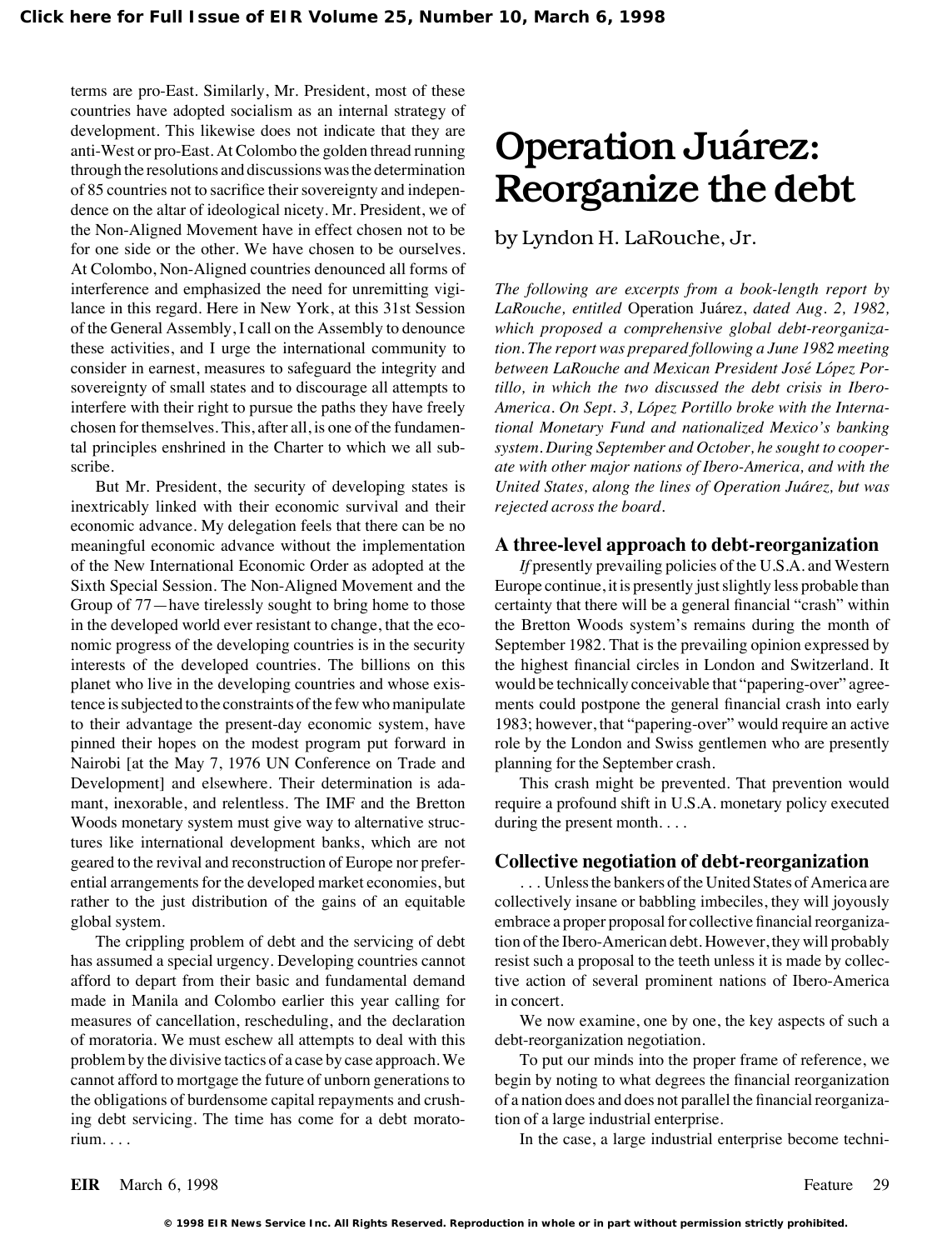cally illiquid because of inability to carry currently contracted We design the debt repayment schedule accordingly. debt-service payments and that enterprise is economically In the case of a nation which appears technically an unsalviable, it is in the interest of the creditors to provide generous vageable "firm," we follow the same procedure as in the sec-

ries of debt-reorganization problems. In one instance, the op- today. erating policies of the enterprise leave nothing important to In negotiations of such matters, we must be guided by an be desired; the illiquidity was caused either by a special cir- eye to the principle of equity. In much of the post-1974 period, cumstance beyond the firm's control (such as a recession in the condition of finances of developing nations would not the economy), or by poor terms of financing. In the second have occurred but for the virtual thuggery of Henry A. Kisinstance, the essential viability of the enterprise can not be singer and others, in enforcing the irresponsible and incomperealized without rather significant changes in operating poli- tent policies resolved at the 1975 Rambouillet conference cies of practice. and subsequent such conferences. Many of the debtor-nations

in which the enterprise is not economically viable by any rates, and with other lunatic arrangements, at the point of a reasonable standard of competitive viability. In such a case, gun—sometimes, quite literally, Kissinger's guns. Such feawe minimize losses to all concerned by mercifully putting the tures of the carried-forward debt of nations can not be considfirm out of existence as quickly as possible. ered exactly a debt contracted in good faith. If there are any

viability a nation may be, unless we are Adolf Hitlers, we tors, appropriate reference should be made to the injury to never put a nation out of business "mercifully." No matter the debtors imposed by the wicked Kissinger and others, at how bankrupt a nation may be, we are morally obliged, under Rambouillet and in related conspiracies. any and all circumstances, to make it economically viable at The commercial banks of the U.S.A. (for example), heavwhatever cost. **i** is exposed in Ibero-American debts, are frequently on the values of the state of the state of the state of the state of the state of the state of the state of the state of the state of the state of the s

economic policies require no significant alteration, the firm's of debt in their portfolios which are already or imminently financial management may have committed several varieties in default. We propose to them, to help to save them from of error. It may have used too much medium-term borrowing bankruptcy, if they will only be collectively reasonable, with to cover long-term investments, or short-term borrowing to suitable help from their federal government. cover investments. If an investment begins to reach profitable We propose to establish a mutually agreed cut-off date maturity at about seven years of development, financing the for further accruals of existing contracts of indebtedness of investment over a three-year term can be disastrous. Or, the Ibero-American republics. After that date, no further interestfirm may have borrowed for things it should not have bor- payments will accrue on those contracts. Effective that same rowed for, which have no proper bearing upon its economic date, each of the debtor-nations will deliver to the creditoroperations—such as outside investments in real-estate or banks a portfolio of bonds equivalent in total value to the something else, as investments for its financial portfolio. Or, accrued value of the previous debt-contracts up to the cut-off creditors may have been in a position to force upon the firm date. The old debt is thus "sold" for the new debt. unconscionable conditions. Or, a foolish government may Naturally, it is not quite so simple as that, but that is the have permitted cutthroat varieties of competition or foreign crux of the matter. dumping, forcing the firm to sell a competitively-produced The portfolio of bonds delivered by each debtor to each product below its cost of production. Or, a foolish government creditor will have the following most notable features. may have permitted a recession or depression to occur. 1. The interest-rates on the bonds will be nominal, approx-

In such cases, it is sufficient to rewrite a new series of imately  $2\%$  per annum. debts, and debt payment schedules, to replace the previously- 2. The final date of payment of principal on the total existing debts and payment schedules. The new issues of debt indebtedness will be significantly later than the schedule indireplace, or "buy up" the old. cated by the canceled contracts.

second variety of case. However, before we can determine payments mature—a deferred-payment provision. what will be a feasible schedule of debt-repayments, we must 4. Maturities of debt-payment will be determined by madesign a new program of investments and operating policies turity-dates of each of a series of bonds issued. for the enterprise. The reasonable performance of the enter- Unfortunately, more or less inevitably, some among the prise under that new investment and operating program in- bankers of lesser intelligence will howl with protest: "We forms us what a reasonable debt-payment schedule would be. are being cheated out of the interest-income we would have

terms of credit debt rescheduling plus new lines of medium- ond case, except that "common sense" may recommend to us to long-term credit for that enterprise. that a great portion of the debt were better simply written Among such classes of cases, we have two general catego- off—a common condition among "least-developed nations"

We have another sort of case of corporate bankruptcy, were forced into refinancing debts at immorally usurious The difference is, no matter how lacking in economic complaints of losses from debt-renegotiation among credi-

In the first kind of financial reorganization, in which the verge of technical bankruptcy themselves, because of margins

We take the same approach to debt-rescheduling in the 3. In some cases, there will be a period of grace, before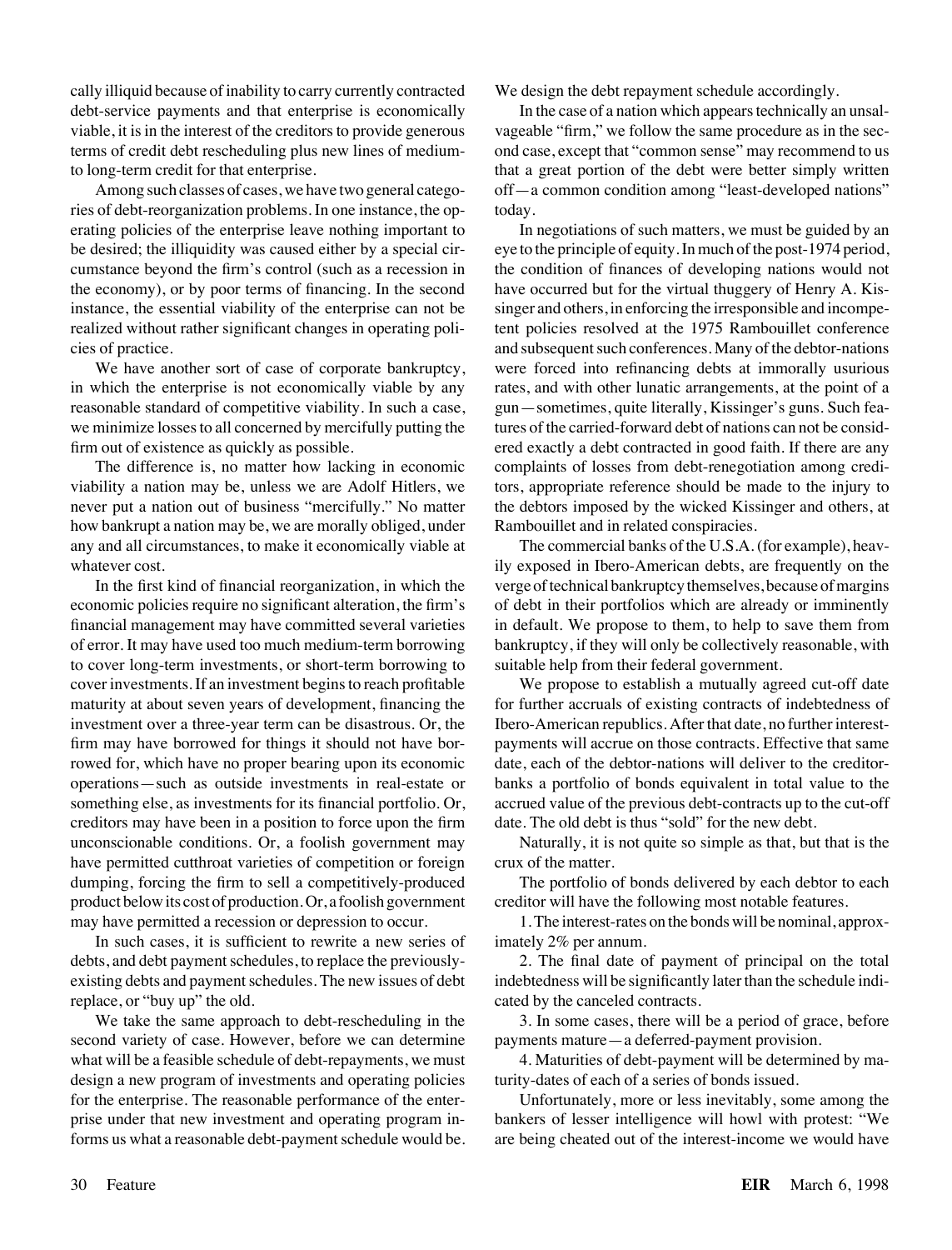

*Lo´pez Portillo's nationalization of the banks. Inset: Lo´pez Portillo (above) and LaRouche (below). The detonation of the "debt bomb" which LaRouche had forecast, took place on schedule, and the world was inches away from a financial meltdown. Lo´pez Portillo's efforts to implement a policy along the lines of "Operation Jua´rez" were defeated, by the failure of other Ibero-American leaders to support him.*

"Try to collect the old contracts, and you force us to default, own independent resources. If the problem were merely need the most stupid among New York bankers. with them. What is proposed would work to the advantage of

part of our analysis of this matter. United States.

very important market for new lending on very sound terms by those republics toward bringing about successful negotiabe significantly profitable in terms of income on the loans should the U.S. refuse that proposed debt reorganization.... themselves; however, this lending will be very rewarding to the banks' clients among U.S.A. capital-goods exporters, and, **Ibero-American monetary order**

received under the old contracts." Such imbecilic gentlemen and the commercial banks is so advanced, that the commercial need to have matters explained to them in very basic terms: banks could not dispose of such a debt-reorganization by their in which case your banks cease to exist." The advantages of for debt-reorganization in foreign accounts of those banks, the new arrangement may then begin to be apparent even to what is proposed could be accomplished through negotiations There are other important advantages, which require ex-<br>the banks and the U.S.A., as well as Ibero-American repubplanation here. We identify some of these advantages first, lics, but this would require coordinated implementation of an and explain how these advantages are developed in a later already overdue monetary and banking reorganizaion in the

The new bonds will have low yield, but they will be dis- We are not insisting that acceptance of these proposals by countable for certain categories of issuance of new medium- the United States, is the only hope for the Ibero-American term to long-term loans. The new bonds will be a negotiable economies. It is the best alternative to be considered, and by asset in that way, and should be a very high-grade variety of a wide margin. Were the U.S.A. to refuse, for a period of time, asset for these bankers, provided they behave sensibly. the tasks of Ibero-American republics would be much more Through a combination of debt-rescheduling and corre- difficult tasks, but the alternatives are both workable and inlated economic measures, the bankers involved will have a dispensable. Moreover, as we shall show, the steps to be taken throughout much of Ibero-America. This lending may not tion with the United States are the same steps to be followed

consequently, to the banks themselves. In any case, the cooperating republics of Ibero-America, Unfortunately, the rotted condition of both the U.S. dollar must each and collectively effect reforms of their credit, cur-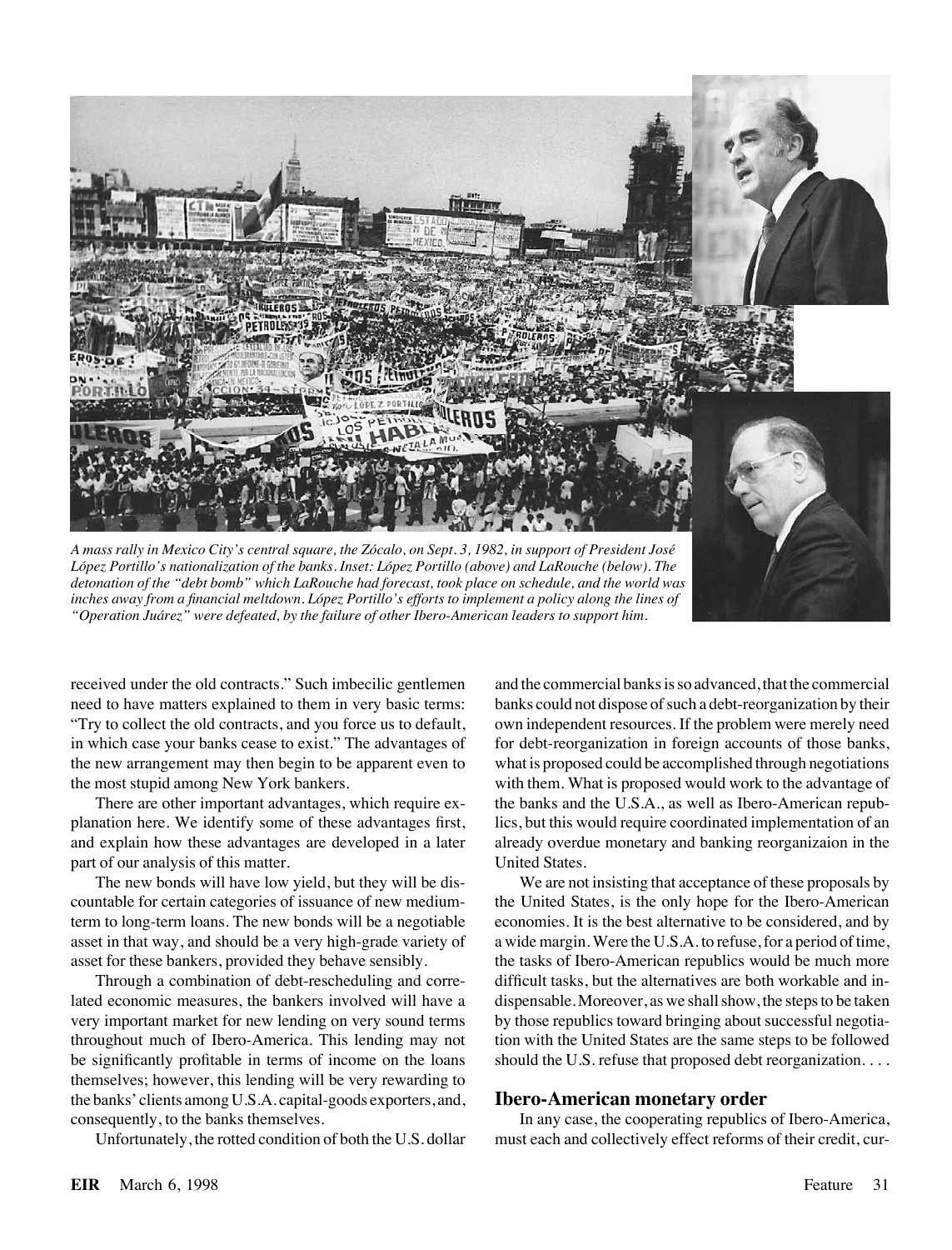U.S.A. apply to each and every case in Ibero-America, in-<br>
pattern of choices of favorable administrative decisions in cluding: respect to the total population of cases for such decisions. The

ted, as a matter of a punishable violation of the law against ment is often the indignant official's retort, "prove one case immoral usury, excepting: (a) Deferred-payment credit be- in which I have been corrupted, and naturally I shall resign tween buyers and sellers of goods and services; (b) banking immediately," and so forth and so on. The policy ought to be loans against combined lawful currency and bullion on de- that an official in such areas is judged on performance by the posit in a lawful manner; (c) loan of issues of credit created pattern of his decision-making, not on the basis of a case-byin the form of issues of national currency-notes of the treasury case examination of his decisions. of the national government. The problem becomes acute, if the government itself has

must be directed to those forms of investment which promote case, by what criteria as to pattern of decisions can an official technological progress in realizing the fullest potentials for be judged? If a function operates under clear, dirigistic ecoapplying otherwise idled capital-goods, otherwise idled nomic objectives as to quantified priorities of national ecogoods-producing capacities, and otherwise idled productive nomic development, then the officials of that function are to labor, to produce goods or to develop the basic economic be judged as they attempt to fulfill such objectives in their infrastructure needed for maintenance and development of overall performance. They expedite what known national, production and physical distribution of goods. This is, at once, dirigistic policies inform them must be expedited preferenan anti-inflationary policy, and also a steering of limited na- tially, and give lesser priority to those matters of decision tional resources into those choices of governmental and pri- which are low on national-economic dirigistic priorities. vate-entrepreneurial ventures most beneficial to the nation as There is no greater root of corruption of governmental offia whole. cials than a lack of dirigism in national-economic policy.

bank, which rejects in its lawfully permitted functions those be designed to expropriate ground-rent and usury income, to private-banking features of central banking associated with foster well-being of households, and to give preferential treatthe Bank of England and the misguided practices of the ment to those classes of ventures which are established to be in U.S.A.'s Federal Reserve System over the period from the the relatively greater national interest. Economic-developlatter's establishment into the present date of writing. ment policies must inform taxation policies.

cept as they are subject to standards of practice and auditing indispensable, that a severe currency-reform be impleby the treasury of the government and auditors of the national mented immediately. bank. No foreign financial institution shall be permitted to do Tax-evasion and the related problems of "black econbusiness within the republic unless its international opera- omy" are endemic problems of nations today. The curse of tions meet lawful requirements for standards of reserves and Italy, for example, is that more than one-quarter of its national proper banking-practices under the laws of the republic, as income is sequestered in a black economy. Ibero-America this shall be periodically determined by proper audit ("trans- suffers infection with the same disease; the "black economy" parency" of foreign lending institutions).  $\qquad \qquad$  of the U.S.A. is greater in size than the entire national income

5. The treasury and national bank, as a partnership, have of numerous nations. continual authority to administer capital-controls and ex- This problem was addressed in a book written by this change-controls, and to assist this function by means of li- writer during 1980, *A Gaullist Solution for Italy's Monetary* censing of individual import-licenses and export-licenses, *Crisis.* The proper execution of a currency-reform—the purand to regulate negotiations of loans taken from foreign chase of old lawful currency with new—can demolish as sources. "black economy" in the process. The essential thing, is that

mental functions of auditing, export-import controls, capital or foreigners must be not in excess of an amount they might controls, exchange controls, is corruption of governmental have accumulated lawfully without practices of tax-evasion officials. Not astonishingly, the more elaborate the bureau- or violation of capital-controls, exchange-controls, and imcratic procedures employed in the intent to discourage corrup- port-export licensing. Often, the holder of "black economy" tion, the greater the incentive for corruption becomes. Sooner gains would prefer burning the old money, rather than having or later, a frustrated applicant will reflect on the point, that it largely confiscated, and himself sequestered in prison for perhaps some official has a friend of a friend of a friend. offenses against the law.

rency and banking institutions identical in principle with what The effective control of such problems lies not in investihas been projected for the United States of America. gating each matter case by case, but, directly the opposite, by All that we have said respecting proper practices of the considering the pattern of decisions shown on the record, the 1. In no republic must any other issues of credit be permit- problem faced by this approach to anti-corruption enforce-

2. Loan of government-created credit (currency-notes) no clear policy—no clear, dirigistic policy. Then, in such

3. In each republic, there must be a state-owned national 6.Thepoliciesoftaxationofthenationalgovernmentmust

4. No lending institution shall exist within the nation ex- 7. In a number of instances, it is simply desirable, or even

Admittedly, the great problem in administering govern-<br>the amount of currency presented for purchase by residents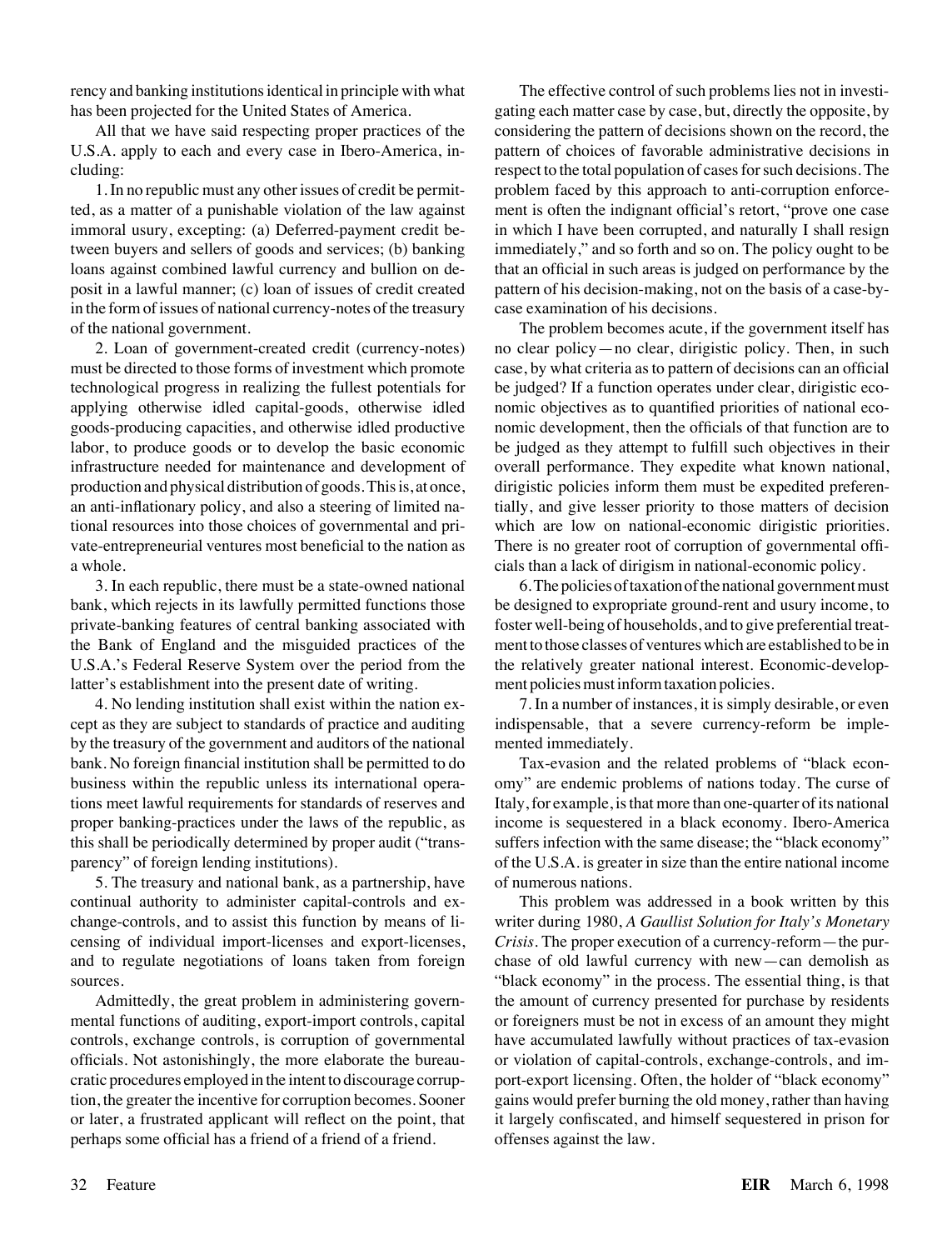rency, and also provides the government and national bank 3. To make more effective use of the limited resources at with an indispensable audit of the republic's direct and im-<br>their common disposal, to the equitable advantage of each plicit currency-related obligations, domestic and foreign. It and all. provides, at the same time, an improved accounting of the Taken as a whole, Ibero-America represents a spectrum

nation's currency must be established for Ibero-American all, the attempt of the republics to meet their needs in parallel nations. The first approximation of the value of a nation's represents a costly duplication of investment, by comparison currency is the purchasing-power of that currency within the with the better use of limited resources if a rational division internal economy of that nation. What are the prices of domes- of labor were to be developed among those republics. tically produced goods and services, relative to the prices of What is required is: 1) Agreement to prefer trade within the same quality of goods and services in other nations. The the community, rather than trade without it; 2) Medium-term emphasis must be upon domestically produced categories, and long-term trading agreements, through which it will spealmost exclusively, at least for first approximation. cialize for export to members of the community, thus assuring

presently monstrously undervalued. The result of artificially and credit available to each and all; 3) Fair-pricing agreedepressed valuations of national currency, is that the nation ments, combined with cohering tariff agreements, which have is being massively, savagely looted by foreigners, especially the effect of establishing a customs union among the members foreign debt-holders.  $\bullet$  of the agreement.

by foreign lending institutions and others. *individually weak powers.*

premised on the fallacious argument, that the value of a cur- quickly some of the same advantages as the European Comrency in international markets must be determined by "supply mon Market enjoyed prior to the electoral defeat of President and demand" for that currency, rather than the intrinsic value Valery Giscard d'Estaing, the proposed customs union is not of that currency as a medium of purchase of domestically modeled on the principles of design which informed the Europroduced goods and services in its country of origin. By ma- pean market. nipulating international exchange-markets, to artificially rig That Common Market was based upon British-style cen- "supply and demand" in a currency, a "case" for devaluation tral banking of the member nations, and was integrated with is presented as a demand upon the targeted victim-nation. Switzerland's banking in a most highly significant manner.

ican peso have today, at one-third its nominal exchange-rate dent de Gaulle, was the dissolution of the sovereignties of the valuation, than a short time ago, at 24 pesos to the U.S. dollar? member-nations, by aid of such institutions as the European The devaluation has been outright swindle of the nation and Parliament and NATO. These features and included tendenpeople of Mexico, almost at the point of a gun. cies of the European Common Market are abhorrent.

States, such republics as may choose to do so, should form an the participating sovereign republics. Its functions are, cate-Ibero-American "common market." This "common market" gorically, inclusively, these: would be based chiefly upon these institutional features: **1. Inter-Republic Banking Functions**

currency, and banking into order, as specified here, earlier. pating republics' national banks.

2. Establishing a common banking institution to facilitate (b) To mediate exchange of credit and currency among exchange of credit, currency, and trade among them, and as an the national banks. institution of common defense of the financial and economic (c) To act as a clearing institution for settlement of multi-

Such a currency-reform cleans up the condition of a cur-<br>interests of the member-nations and the continent as a whole.

roster of proper taxpayers, and better estimates of the amount of existing and potentially existing capabilities of natural reof tax-liability those taxpayers represent. sources, agriculture, capital-goods industries, and other eco-A currency-reform is a necessary measure in the worse nomic resources. What is not immediately at the disposal of cases of inflation; it serves as one of the indispensable weap- the republics taken individually, is in large part at the disposal ons needed to bring inflation under control. of those republics taken as a whole. Given the limited means 8. Sovereign valuation of the foreign exchange value of a for creating technologically advanced industries of each and

a medium- to long-term market for products of this sort, are By this standard, many Ibero-American currencies are intended to foster the most efficient use of the limited capital

The determination of exchange-rates by the IMF, etc., If a sufficient portion of the Ibero-American nations enter has often represented, during recent years especially, nothing into such an agreement, *the result is the assembly of one of* more nor less than pure and simple theft, on a massive scale, *the most powerful economies in the world from an array of*

This commonplace swindle of developing nations is Although the proposed customs union would develop

How much less domestic purchasing power does the Mex- The included objective, although not the objective of Presi-

The keystone institutions of the proposed customs union **An Ibero-American 'common market'** is the inter-republic bank. This bank is established by treaty, We propose that, within the Organization of American to function as the common facility of the national banks of

1. Bringing their respective, internal institutions of credit, (a) To serve as a central clearing-bank among the partic-